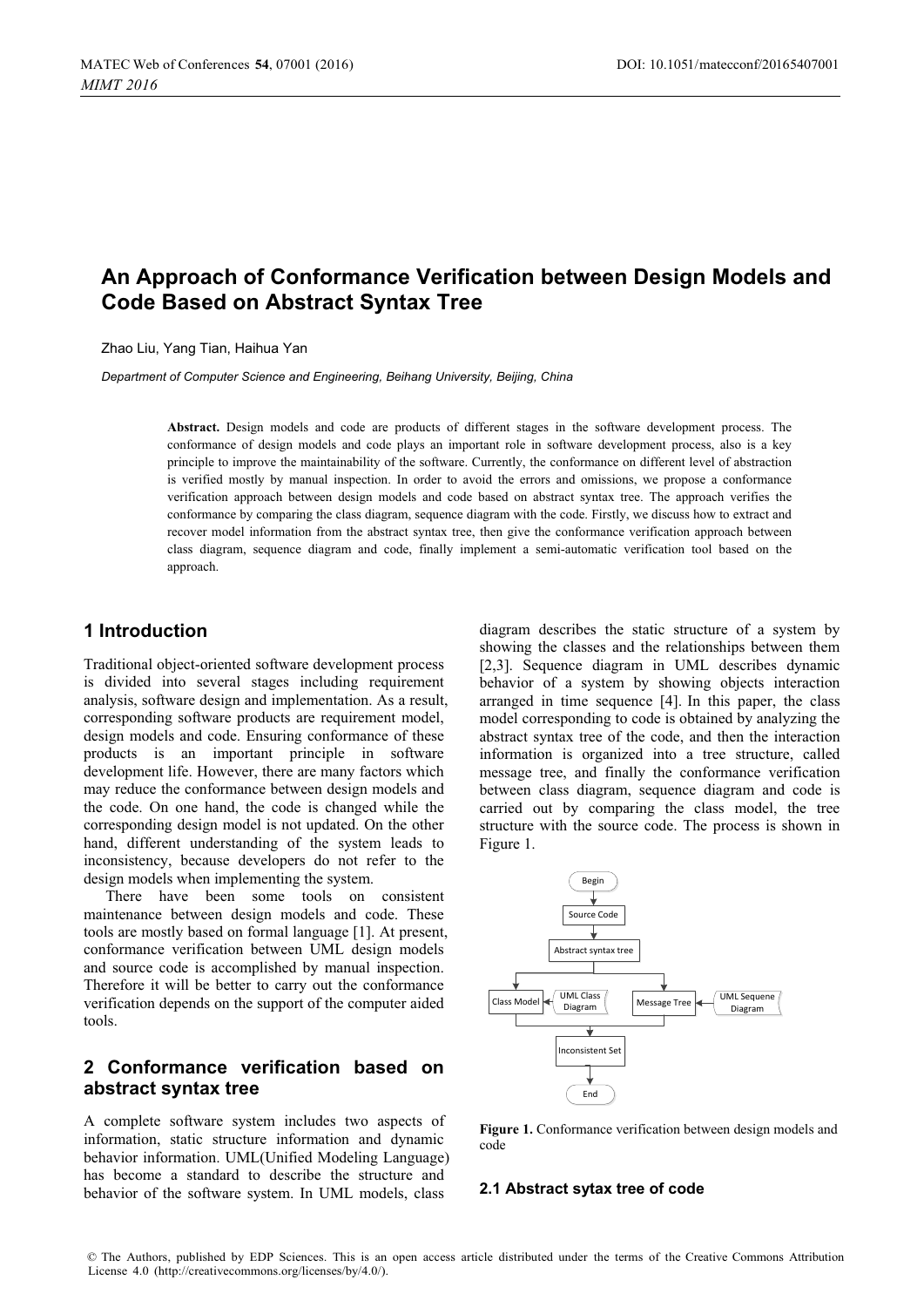An abstract syntax tree is a tree of the abstract syntactic structure of source code written in a programming language. Each node of the tree denotes a construct occurring in the source code. It can be generated after lexical analysis and grammar analysis. The information in abstract syntax tree is complete for fine-grained analyzing, at the same time, it is easier to establish rules to map from the abstract syntax tree to design model.

In this paper, changing of interface of the class is our focus. Therefore four types of nodes are processed in abstract syntax tree: attribute, operation, attribute assignment and operation calls. Although the structure of abstract syntax tree depends on the grammatical structure of language and compilation tools, for most objectoriented language, source code can be transformed into an abstract syntax tree with the unified structure, as shown in Figure 2.



**Figure 2.** The structure of abstract syntax tree.

In the general case, a project is consisted of several source codes. Each source code contains the code information, global variables and several classes. Each class contains a number of attributes and operations. We can get the abstract syntax tree of each source code with common compiler tools, and then we analyze the abstract syntax tree to organize a project into the structure above. The work is for the next stage of comparison.

### **2.2 Conformance verification between class diagram and code**

Conformance verification between class diagram and code includes two steps: model extraction and model comparison. In the step of model extraction, class model is extracted from the code by analyzing the abstract syntax tree, called implementation class model, and then in the step of model comparison, the generated implementation class model is compared with design class diagram, as a result, the program records and displays the inconsistency.

**Step1: (model extraction)** There are no direct mappings from UML class diagram to code for some elements in the object oriented programming language, and the implementation of some UML elements are not unique. These problems reduce the traceability in model refinement and implementation. However, we can still extract some model features by analyzing the basic grammar elements of the code. There is a good comparability between the design class diagram and the

implementation class model which reverse from the code [5].

Class, attribute and operation in class diagram can directly map to the class, member variables and functions in the code and they can be obtained directly in the abstract syntax tree [6].

To obtain the relationships between classes, we have analyze the usage and dependency relationships between classes. Three situations below can be extracted as the relationships in UML.

Class A inherits another class B. This situation describes the relationship between a subclass and a superclass. The relationship should be abstracted as generalization between two classes. Most object-oriented programming languages provide relevant keywords to implement generalization and implementation relationships, such as java using "extends" show inheritance relationship between two classes, using "implements" shows a class implements an interface, and the C++ using colon operator shows class inheritance relationship.

A member function of class A uses an instance of class B as its parameters, return values or local variables. This situation describes usage relationship between two classes. In the UML, the relationship should be defined as dependency. Dependency often refers to an occasional, weak usage relationship. Every member function of class A in the abstract syntax tree is traversed to extract the relationships. If its type of parameters, return value or local variable is class B, A dependency is established between class A and class B.

Class A uses an instance of class B as a member attribute. This situation is also a kind of usage relationship. When an instance of class B is a member attribute, to some extent, class B is a part of class A. It is a genus relationship and has a concept of "partial – whole", so the relationship is defined as association. Every member variable in abstract syntax tree is traversed to extract the relationship. If the type of member attribute is class B, then an association is established between class A and class B.

Although variable types in most object-oriented programming languages are the same with the data types in UML, there are still some exceptions, for example, C++ provides a pointer or reference type, and the types of modifiers such as const, mutable, volatile, while there are no such types in UML, when generating the implementation class model reversely, removing all pointers, references and modifiers does not affect the comparison with UML class diagram.

**Step2:** (model comparison) After the implementation class model is extracted from the source code, it is compared with the design class diagram. During the process, the compared elements include classes and their relationships.

The comparison is a two-way matching process. On one hand, design class diagram is compared with implementation class model. For a class in design class diagram, if there is a corresponding class in the implementation class model, then it is consistent for the two classes, if not, there may be a lack of the implementation of this class in source code. On the other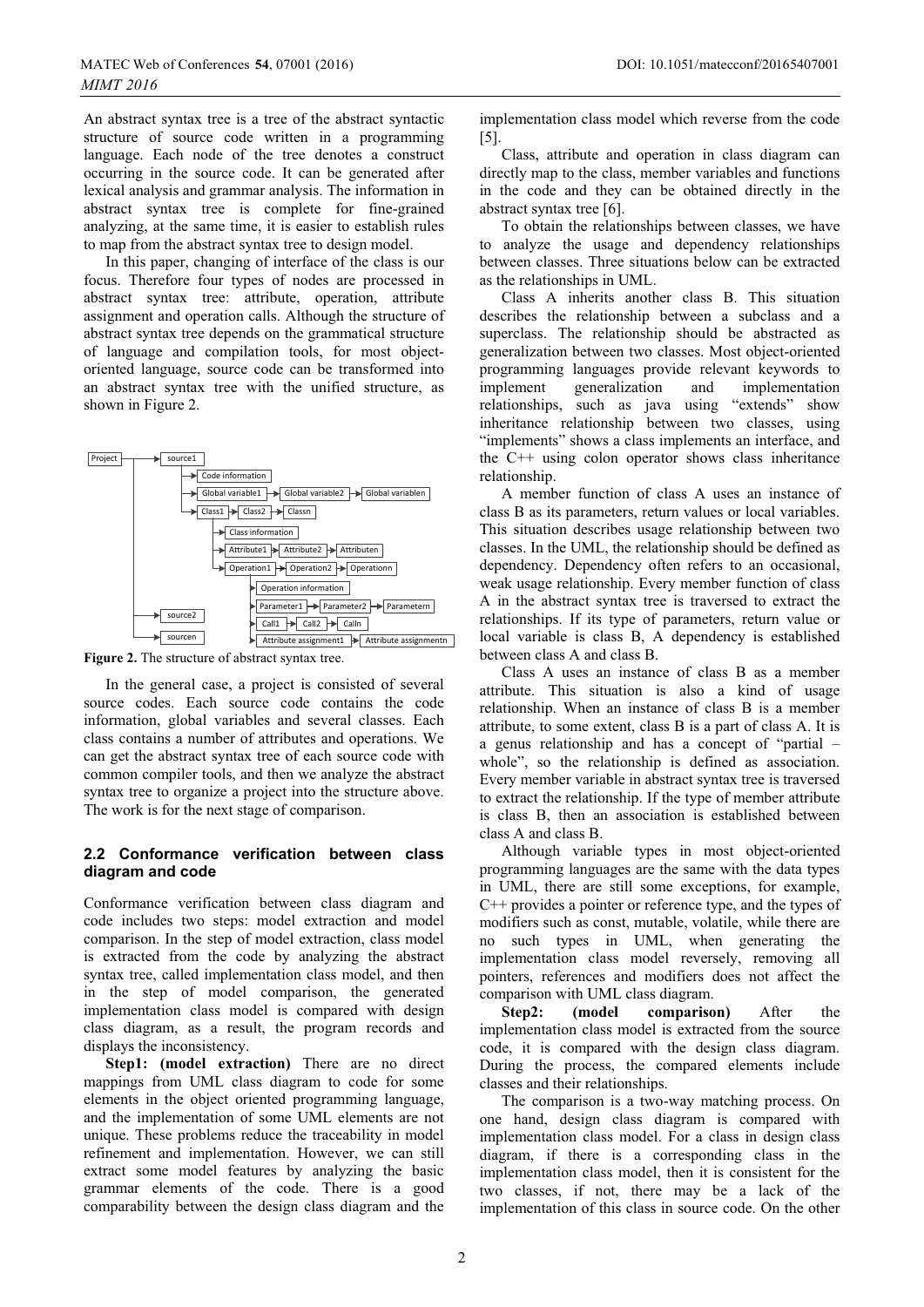hand, implementation class model is compared with design class diagram, and we can find the elements which are in the implementation class model while not in the design class diagram.

There are four kinds of comparison results. They are "Same", "Lack", "Append" and "Inconsistent". "Same" indicates an element has the same name, visibility, and other attributes in the design class and the implementation class diagram. "Lack" indicates an element exists in the design class diagram while not exists in the implementation class model. "Append" indicates the elements appended into the implementation class model based on the design class diagram. "Inconsistent" indicates an element has the same name but different type, visibility or other attributes.

The comparison of relationships is relatively complex, so the comparison result is classified with five kinds of situations: "Lack", "Append", "Consistent", "Compatible", and "Inconsistent". Firstly, if there is a relationship exactly same in both design class diagram and implementation class model, that is to say the relationship has the same begin class and the same end class, at the same time, its type is also the same, then the comparison result is consistent. Secondly, there are four kinds of relationships in design class diagram: dependency, association, aggregation and composition while there are two kinds of relationships in our implementation class model: dependency and association. These relationships themselves have the characteristics, namely dependency < association < aggregation < composition, so if a stronger relationship in design class diagram is implemented with a weaker relationship in implementation class model, we consider the comparison result is compatible.

#### **2.3 Conformance verification between sequence diagram and code**

In object-oriented program language, different variables maybe point or refer to the same object and it is hard to recognize polymorphic objects only by analyzing the source code, so our conformance verification approach between sequence diagram and code just verify whether the message sequence in sequence diagram is implemented by order [8,9] in class level.

To illustrate our approch, we define a data structure called message tree, Messagetree= $(V, E)$ , where V is the tree nodes, V=(receiveObject, receive Class, Message Name, MessageType, ParameterList, ReturnValue), E is the parent-child relationships between nodes,  $E=(V, V)$ . Messagetype includes synchronous message, asynchronous message, creating message, destroying message, return message. Asynchronous message are not considered. Our conformance verification between secuence diagram and code includes two steps: tree extraction and tree comparison. In the step of tree extraction, sequence diagram and abstract syntax tree are transformed into two message trees, then in the step of tree comparison, generated message trees are compared to verify whether the sequence diagram is implemented in the source code in class level.

**Step1: (tree extraction)** The message tree nodes can be obtained by messages in the sequence diagram, so a sequence diagram can be transformed into a message tree by resolve the message information. Firstly, Information from sequence diagram described in XML is extracted, these information includes the message sequence, composite fragment and its interaction domain. Secondly, a message node Vm is established and the corresponding message information is recorded in the node. At last, for each message a in the sequence diagram, we find the message b before message a, which is a synchronous message or creating message and the receive objects of message b is the send object of message a, then a parentchild relationship is added between the node a and node b. The Figure 3 shows a sequence diagram and corresponding message tree.



**Figure 3.** Design sequence diagram and corresponding message tree.

On the other hand, message tree nodes can also be obtained by analyzing the function calling, object creating and return statements in abstract syntax tree. These statements are called message statement. The algorithm below describes the process how to generate the message tree starting with a function based on abstract syntax tree.

Algorithm generate the message tree based on abstract syntax tree

visit(AST ast, Function function, MessageNode V) {

Search the node corresponding to the function in ast for(every message statement in node)

> if(statement does not contain function) make node V' add parent-child relationship(V,V') visit(ast, function, V')



**Step2: (tree comparisons)** Comparing two message trees is the second step. During the process, the compared elements include tree nodes and their order in the level. For a node in message tree of sequence diagram, if there is a corresponding node in message tree of source code and their relative orders are the same, then it is consistent for the two nodes. That is to say, the message corresponding to the node in sequence diagram is implemented in source code in class level, or its comparison result is inconsistency.

### **3 A prototype tool**

In this section we put an example library management system to verify this method. The example is a typical